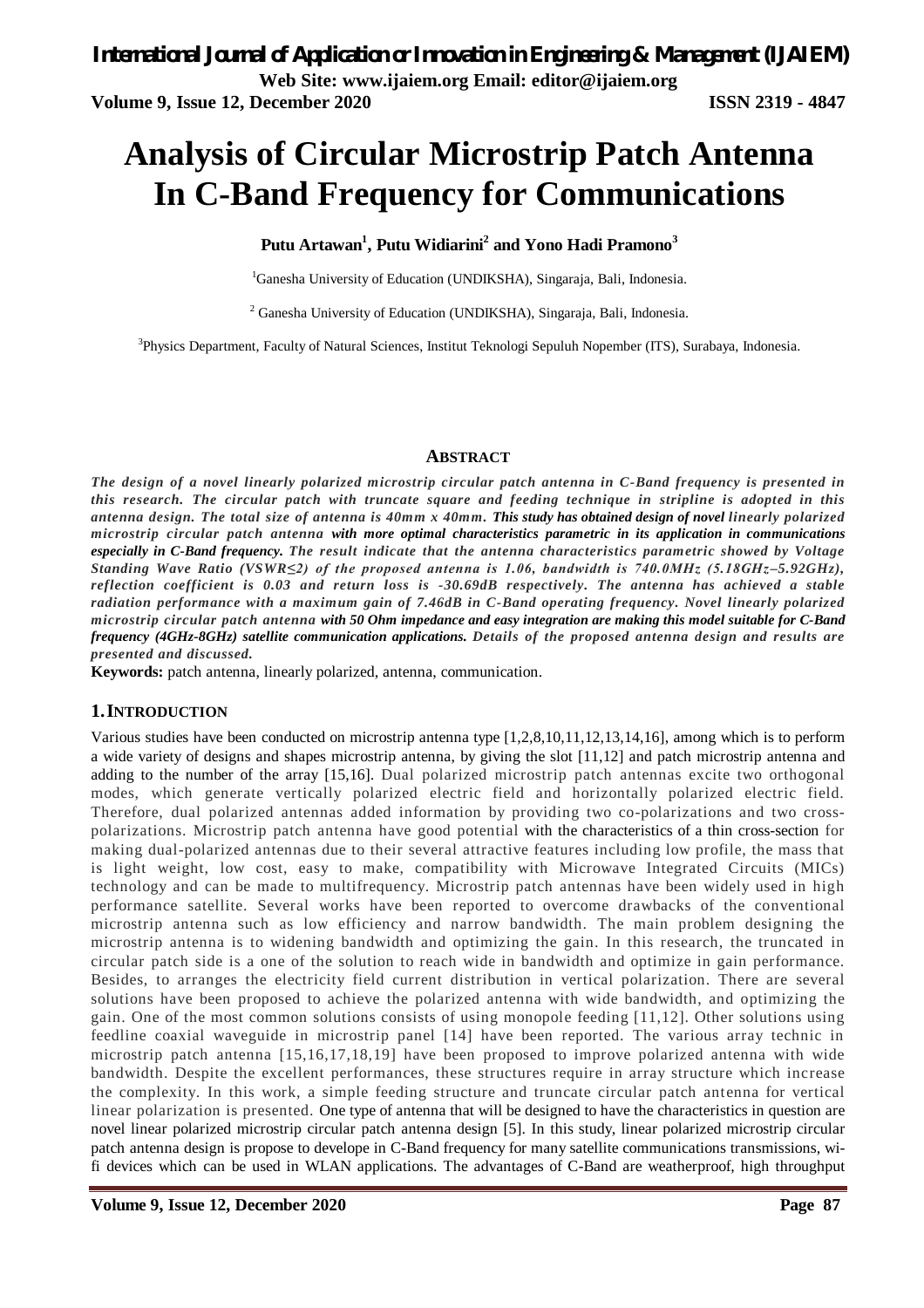### **Volume 9, Issue 12, December 2020 ISSN 2319 - 4847**

(easily support voice/data/imagery/HD video, excels with small antennas, low cost (extremely high MHz-Mbps efficiency), high link availability, and low probability of interference. The C-Band ranges from 4GHz to 8GHz and is used primarily for radar applications. C-Band used in radar applications including continuous-wave, pulsed, singlepolarization, dual-polarization, synthetic aperture radar and phased arrays. C-Band radar frequency sub-bands are used in civil, military and government institutions for weather monitoring, air traffic control, maritime vessel traffic control, defense tracking and vehicle speed detection for law enforcement. The proposed novel linearly polarized microstrip circular patch antenna is afford to operate in [16] C-Band frequency in range 4GHz to 8GHz. The target of novel linearly polarized microstrip circular patch antenna is in 5.5 GHz center frequency, bandwidth more than 5.0%, return loss (S<sub>11</sub> parameter) less than –10dB, Voltage Standing Wave Ratio (VSWR) less than 2, gain more than 5dB, and in linear polarization, respectively.

| <b>PARAMETERS</b>      | <b>SPECIFICATION</b> |  |  |
|------------------------|----------------------|--|--|
| Center Frequency       | 5.5 GHz              |  |  |
| Bandwidth              | $>5.0\%$             |  |  |
| $S_{11}$ (Return Loss) | $\langle -10dB$      |  |  |
| VSWR                   | $\langle$ 2          |  |  |
| Gain                   | $>$ 5dB              |  |  |
| Polarization           | Linear (Vertical)    |  |  |

#### **2. ANTENNA GEOMETRY AND DESIGN**

The design procedure starts with the determination of sidelength of the patch using the classical equations [3,4,5]. The following figure is the geometry of the Novel Circular Microstrip Patch Antenna.



(b) Figure 1. Geometry of proposed antenna.

The parameters of Novel Circular Microstrip Patch Antenna Design consist of the following table: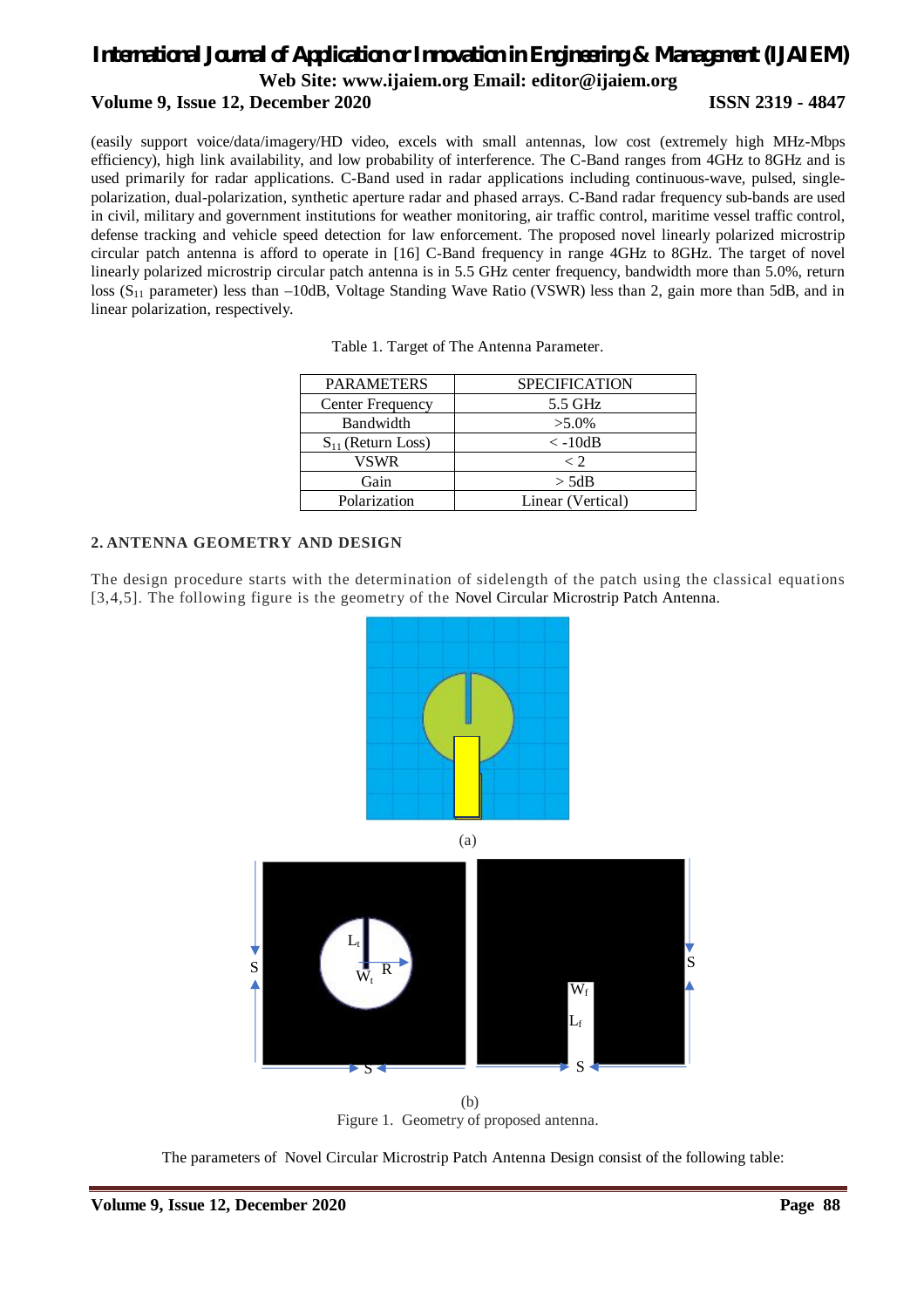### *International Journal of Application or Innovation in Engineering & Management (IJAIEM)* **Web Site: www.ijaiem.org Email: editor@ijaiem.org Volume 9, Issue 12, December 2020 ISSN 2319 - 4847**

| Parameters | Dimension (mm)    |  |  |  |
|------------|-------------------|--|--|--|
|            | 4በ                |  |  |  |
|            | 0.035             |  |  |  |
| R          | 9.35<br>1.6<br>10 |  |  |  |
|            |                   |  |  |  |
| Lt         |                   |  |  |  |
| Wt         |                   |  |  |  |
| Lf         | 16                |  |  |  |
| Wf         | 4.9               |  |  |  |

Table 2. Dimension Parameter of the Novel Circular Microstrip Patch Antenna Design.

Considering the requirements of design such as bandwidth and dielectric constant, the antenna is initially designed to operate in C-Band and consequently optimized to obtain the most efficient size of the patch using microstrip calculator method. The whole radiating element of the proposed linear polarized circular patch microstrip antenna is centered on the top of a 40x40 mm ground plane. The circular patch has a radius of 9.35mm and is directly printed on a microwave substrate (NPC-220AH) of thickness 1.6mm and relative permittivity 2.17 to reduce the cost. The spacing between line truncate slot is 1mm with 10mm length. The probe of feeds with 4.9mm in width and 16mm in length fedding away from the patch center. The feed arrangement excites 0° and 90° linearly polarized waves. The above specific shape patch for the slots and square shaped patch configuration allow us to obtain a satisfactory  $50\Omega$  impedance matching across the frequency band of interest.

### **3. RESULTS AND DISCUSSION**

Selection method of fabrication [1,2,7,8,12,13] was essential to be conducted to obtain the results of truly optimal. The results reflect the optimal parameters generated as characteristic of the designed antenna. Fabrication is carried out using Nippon Pillar substrate (NPC-220AH) material with UV Photoresist Laminate technique. The result of antenna fabrication shown in Figure 2.



(a) In front of View. (b) Side View. (c) Back View. Figure 2. The fabricated prototype Novel Circular Microstrip Patch Antenna.

The performance of the proposed antenna has been analyzed and optimized by using CST software. The result of simulation is presented in Figure 3.



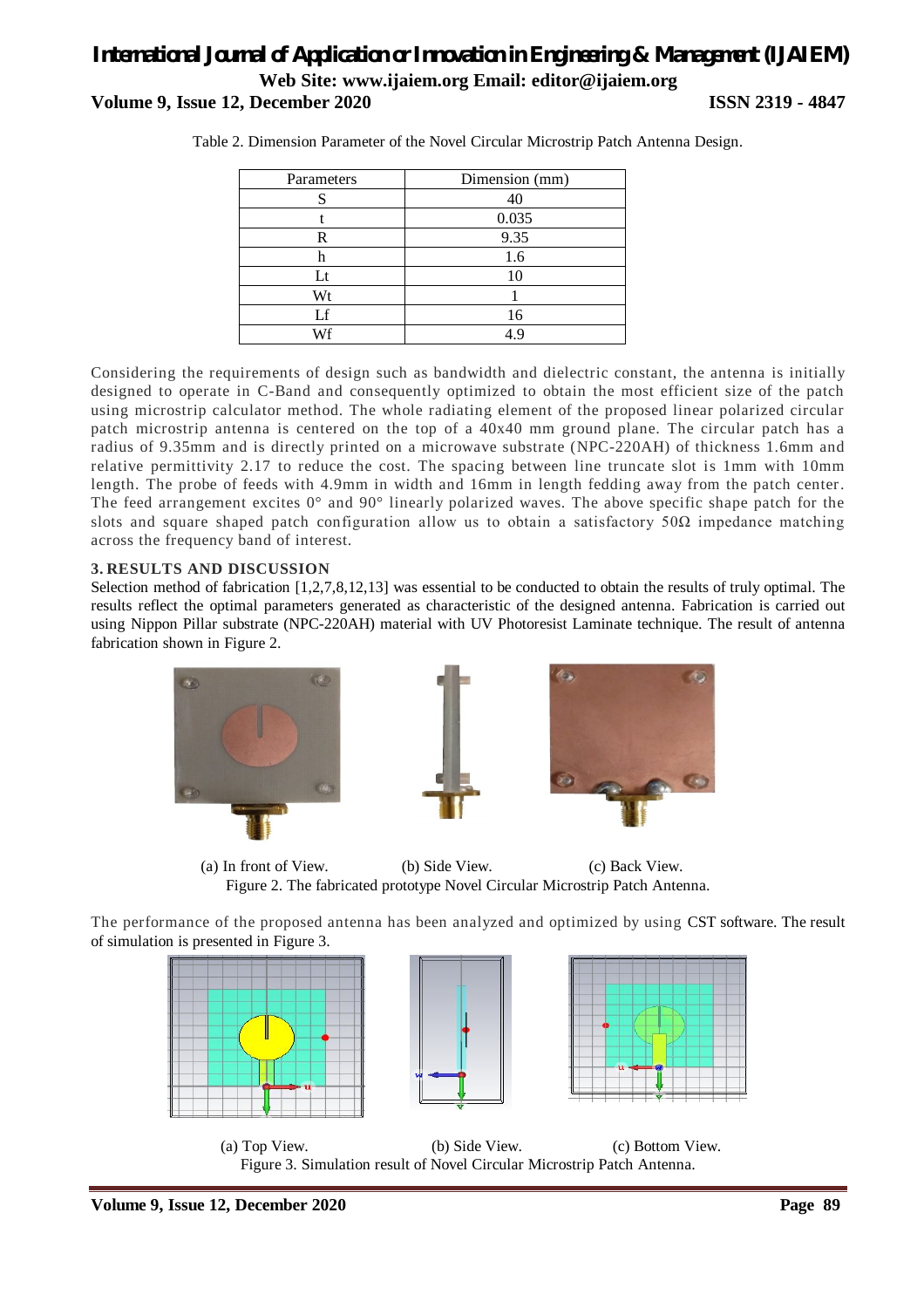### *International Journal of Application or Innovation in Engineering & Management (IJAIEM)* **Web Site: www.ijaiem.org Email: editor@ijaiem.org Volume 9, Issue 12, December 2020 ISSN 2319 - 4847**

Measuring antenna had been done at Laboratory. In Figure 4 has been shown the measuring process.





(a) Using Network Analyzer. (b) In Chamber. Figure 4. Measuring Process at Laboratory.

Comparing Simulation and Measurement Result:

Novel Circular Microstrip Patch Antenna work in 5.53GHz frequency center in bandwidth range aproximately 402.0MHz (5.32GHz–5.72GHz). The simulation result shown the antenna works well within the design frequency range. This indicate that the Novel Circular Microstrip Patch Antenna giving the good effect in bandwidth and antenna performance that can be apllied in satellite communication especially in C-Band frequency. The simulation shown in  $S_{11}$  parameter is reflection coefficient 0.05, Voltage Standing Wave Ratio (VSWR) 1.11, return loss -25.09dB and 7.38dB in gain. The measurements shown in 5.51GHz frequency center in bandwidth range aproximately 740.0MHz (5.18GHz-5.92GHz), S<sub>11</sub> parameter is reflection coefficient 0.03, Voltage Standing Wave Ratio (VSWR) 1.06, return loss -30.69dB and 7.16dB in gain. The simulated and measured return loss  $(S<sub>11</sub>$  parameter), VSWR and gain of the proposed antenna is shown in Figure 5.



(a)  $S_{11}$  Parameter.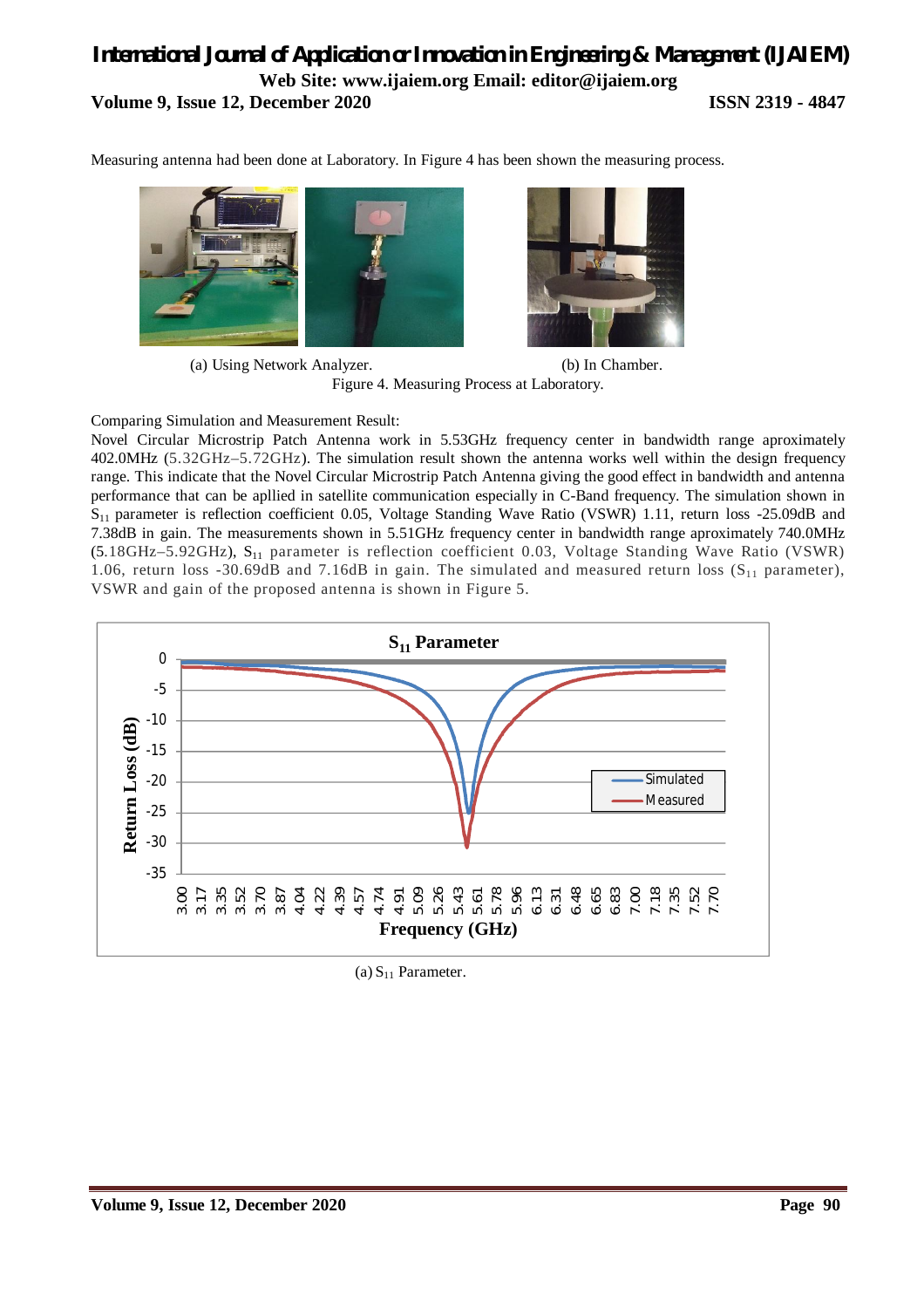**Volume 9, Issue 12, December 2020 ISSN 2319 - 4847**



(b) VSWR.



(c) Gain Figure 5. The result of Novel Circular Microstrip Patch Antenna.

From the  $(S_{11}$  parameter) return loss plot, it can be observed that the antenna has a -10dB bandwidth 7.23% (5.72GHz–5.32GHz) which is in the C-Band region. It resonates at 402.0MHz. From the VSWR graph (1.11 VSWR) its shown that the antenna is able to transmit the electromagnetic field. And from the gain plot (7.46dB) thats indicate the antenna has a good power to transmit the signal power. Figure 6 shown the polarization for vertical linear polarization of the proposed antenna at resonance frequency of 5.53GHz.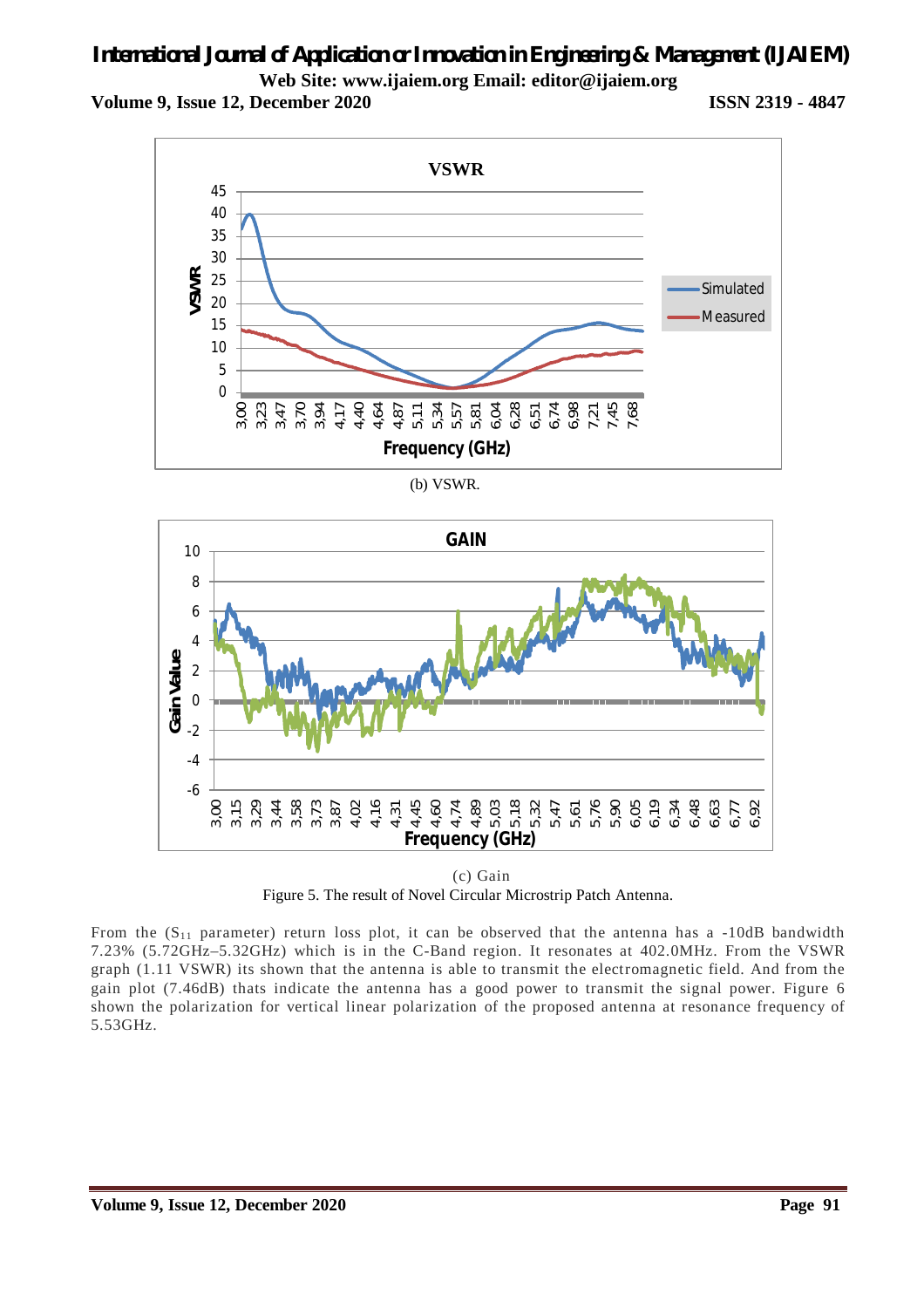### *International Journal of Application or Innovation in Engineering & Management (IJAIEM)* **Web Site: www.ijaiem.org Email: editor@ijaiem.org Volume 9, Issue 12, December 2020 ISSN 2319 - 4847**





Theta / Degree vs. dBV/m

farfield  $(f=5.5)$  [1]

Frequency =  $5.5$  GHz Main lobe magnitude  $=$ 22.2 dBV/m Main lobe direction  $=$  $0.0$  deg. Angular width  $(3 dB) = 74.0 deg.$ Side lobe level =  $-24.4$  dB



Farfield 'farfield [f=5.5] [1]' E-Field[r=1ml Abs<br>  $\begin{array}{ccc}\n & \text{[b]}\n & \text{[c]}\n & \text{[d]}\n & \text{[e]} \\
& \text{[f]}\n & \text{[g]}\n\end{array}$ 







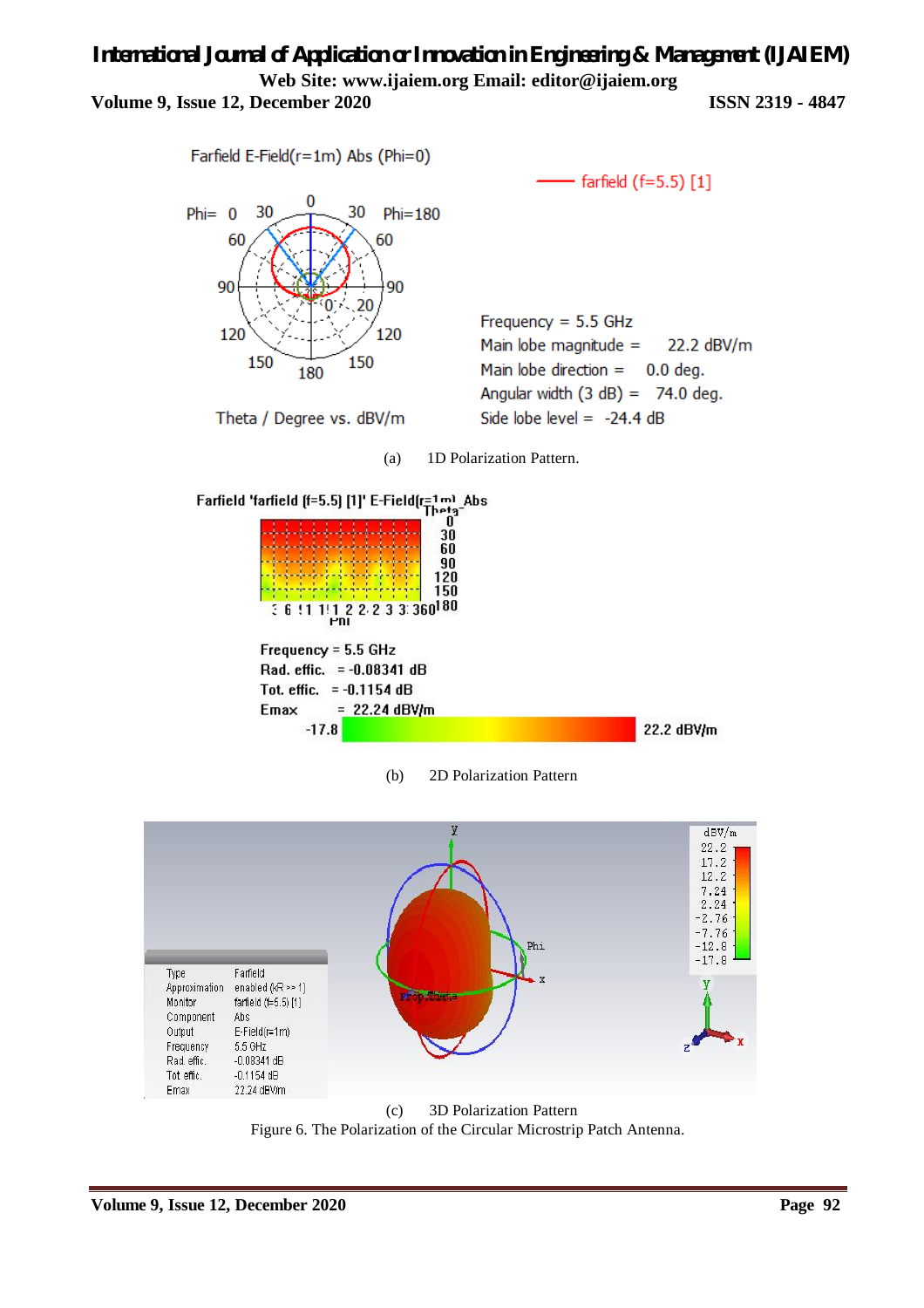**Volume 9, Issue 12, December 2020 ISSN 2319 - 4847**

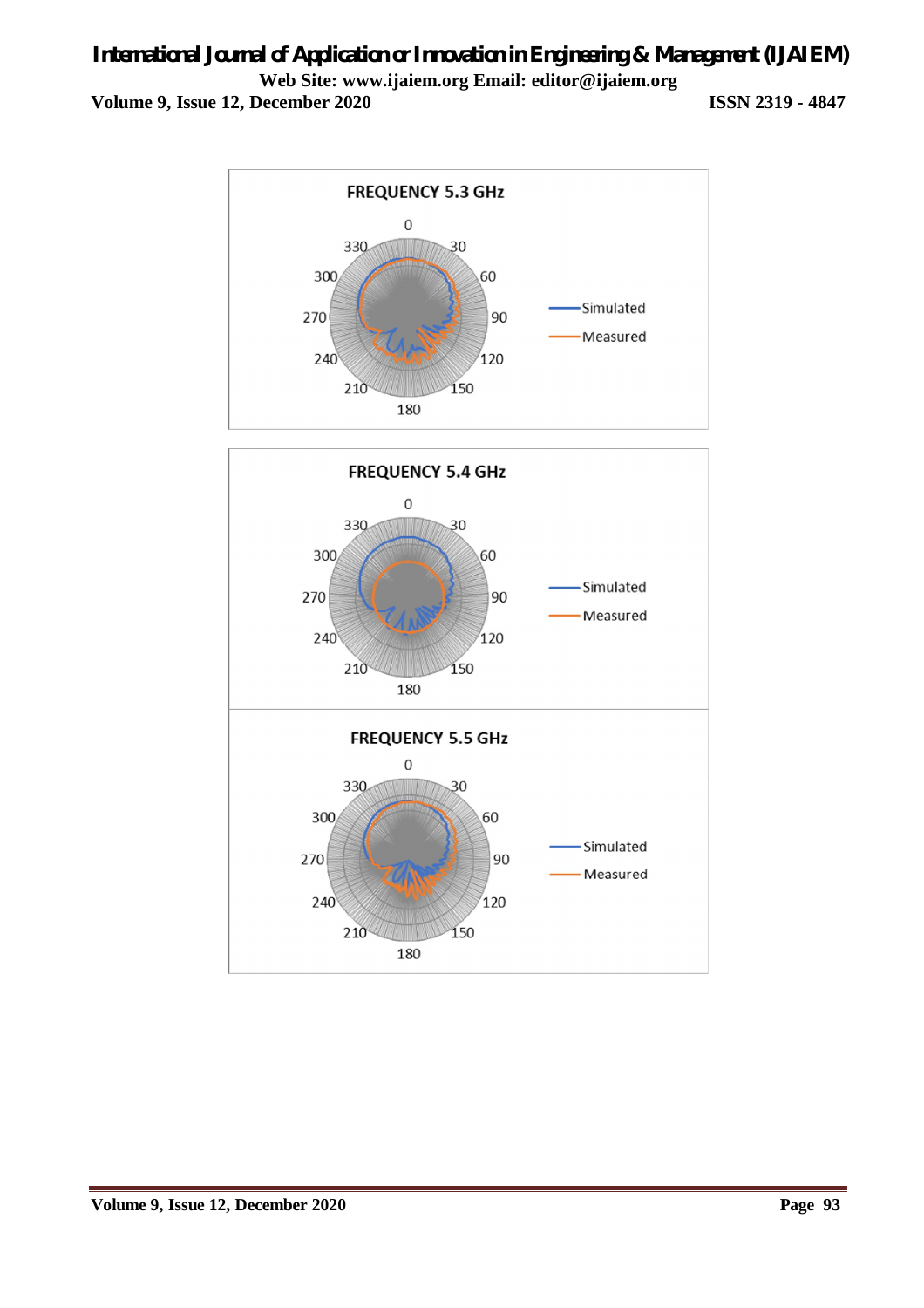## *International Journal of Application or Innovation in Engineering & Management (IJAIEM)*

**Web Site: www.ijaiem.org Email: editor@ijaiem.org**

**Volume 9, Issue 12, December 2020 ISSN 2319 - 4847**



Figure 7. The Polarization of the Circular Microstrip Patch Antenna in (5.3,5.4,5.5,5.6,5.7)GHz Frequency.

The polarization in Novel Circular Microstrip Patch Antenna is linear vertical polarization. A directivity of 7.38dBi is obtained in simulation. This results is compatible for antenna in C-Band frequency. The Circular Microstrip Patch Antenna was tested using Network Analyzer type The Agilent 8510 Vector Network Analyzer. The measured  $S_{11}$ indicate that the Circular Microstrip Patch Antenna compatible in communications application especially in C-Band frequency. Summarizing the comparison between simulated and measured is shown in following table.

Table 3. Summarizing table of simulated and measured results of proposed antenna.

| Parameters                  | 'GHz,<br>tΩ<br>$\sim$ | ВW<br>(% )  | (dB)<br>RL | VSWR |      | (dB)<br>$\sim$<br><br>Jain |
|-----------------------------|-----------------------|-------------|------------|------|------|----------------------------|
| $\mathbf{a}$ .<br>Simulated | 52<br>ر ر.ر           | 7.22<br>ر _ | $-25.09$   | .    | 0.05 | 6.43                       |
| Measured                    | ، س                   | 13.43       | $-30.69$   | 0.06 | 0.03 | 7.46                       |

A satisfy Circular Microstripline Array Antenna must have more than 5dB gain in working frequency. The simulation results of the Circular Microstripline Array Antenna obtained of 7.46dB gain and the measurement results of the Circular Microstripline Array Antenna obtained of 7.16dB gain.

The current distribution on the patch at resonance frequency of 5.5GHz is depicted in Figure 8.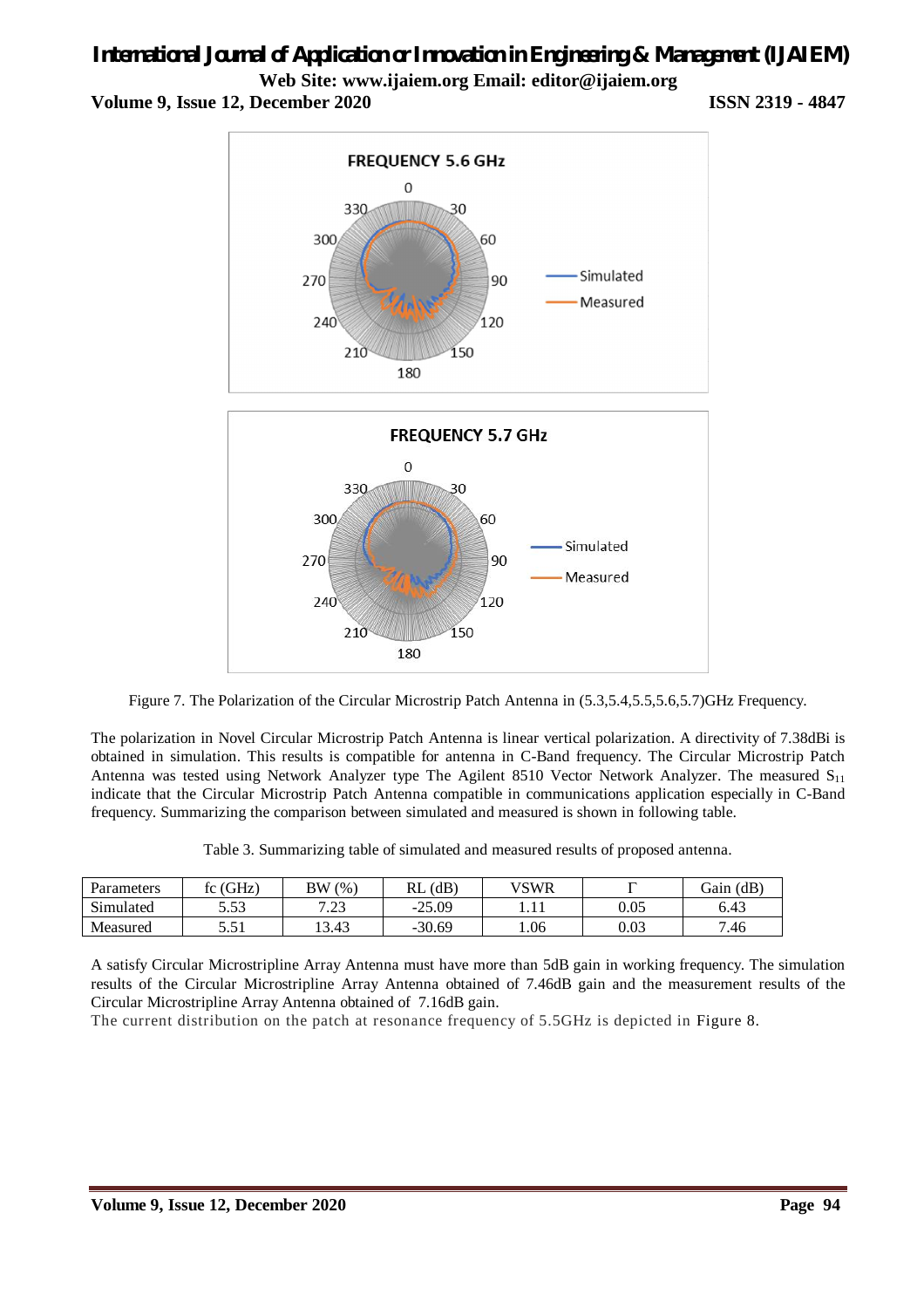### *International Journal of Application or Innovation in Engineering & Management (IJAIEM)*

**Web Site: www.ijaiem.org Email: editor@ijaiem.org**

**Volume 9, Issue 12, December 2020 ISSN 2319 - 4847**



Figure 8. Current distribution of proposed antenna at 5.5GHz frequency.

Arrow sign indicates the direction of current. It can be seen that the current distribution flows at the edge of the patch intensively.

In general, the proposed antenna is designed to operate at C-Band and it can be observed from return loss and gain in antenna design that this antenna is suitable for being used in satellite communication. It can also be observed that an impedance bandwidth of 402.0MHz (7.23%) is obtained due to proper matching. It can be easily observed from the radiation pattern that the designed antenna produces linear vertical polarization radiation pattern. There are some significant advantages if a patch antenna has a stable and symmetrical in radiation pattern. One of the major advantages is that during construction of an antenna, the radiation pattern would be more stable across the operating bandwidth. From the current distribution display, it is observed that at resonant frequency of 5.5GHz, the electric current strongly flows at the edge of the patch especially near the circular of the patch. This indicates that the circular patch dominate the antenna performance. The current distribution flow is restricted due to the circular patch which leads the reduction of cross-polarization level. However, the current distribution at different part of the patch is almost uniform.

#### **4. CONCLUSIONS**

Linearly polarized microstrip patch antenna with truncate square in circular patch and feeding stripline has been demonstrated in this study. The circular patch with truncate square and feeding technique makes it possible to have a bandwidth of 13.43% and linear polarization at C-Band. It covers the frequency ranges from 5.18GHz–5.92GHz in 5.51GHz center frequency. This antenna can be easily fabricated on substrate material due to its small size and thickness. The results of characteristic antenna parameter in this paper indicate thats the novel circular microstrip patch antenna with linear polarization can be used in C-Band frequency application and capable supporting satellite communication system.

#### **ACKNOWLEDGMENT**

The authors would like to thank the Indonesian Ministry of Research, Technology and Higher Education through LPDP and PKPI (Sandwich-like) scholarships, Center for Environmental Remote Sensing (CEReS), Josaphat Tetuko Sri Sumantyo (JMRSL Chiba University), Promotor Yono Hadi Pramono and Mashuri (Physics Department, ITS Surabaya). And, my department Ganesha University of Education (UNDIKSHA).

### **References**

- [1] Artawan. *Fabrikasi dan Karakterisasi Antena Mikrostrip Tapered Patch Untuk Aplikasi Antena Panel Pada Frekuensi 2,4GHz*. Tesis Magister, Jurusan Fisika, Fakultas Matematika dan Ilmu Pengetahuan Alam, Institut Teknologi Sepuluh Nopember (ITS), Surabaya, 2011.
- [2] Artawan, Hadi Pramono, Yono. *Perancangan Antena Panel Mikrostrip Horn Array 2x2 Untuk Komunikasi Wi-Fi Pada Frekuensi 2,4GHz.* Prosiding Simposium Fisika Nasional (SFN), ITS, Surabaya, 2010.
- [3] Balanis, C.A. *Antena Theory Analysis and Design*. Second Edition, John Wiley and Sons, New York, 1997.
- [4] Edward, Terry. *Foundation For Microstrip Circuit Design*. Knaresborough England, 1991.
- [5] Shafai. *Microstrip Antena Design Handbook*. Profesor University Of Manitoba, Wimmipeg, Canada, 2001.